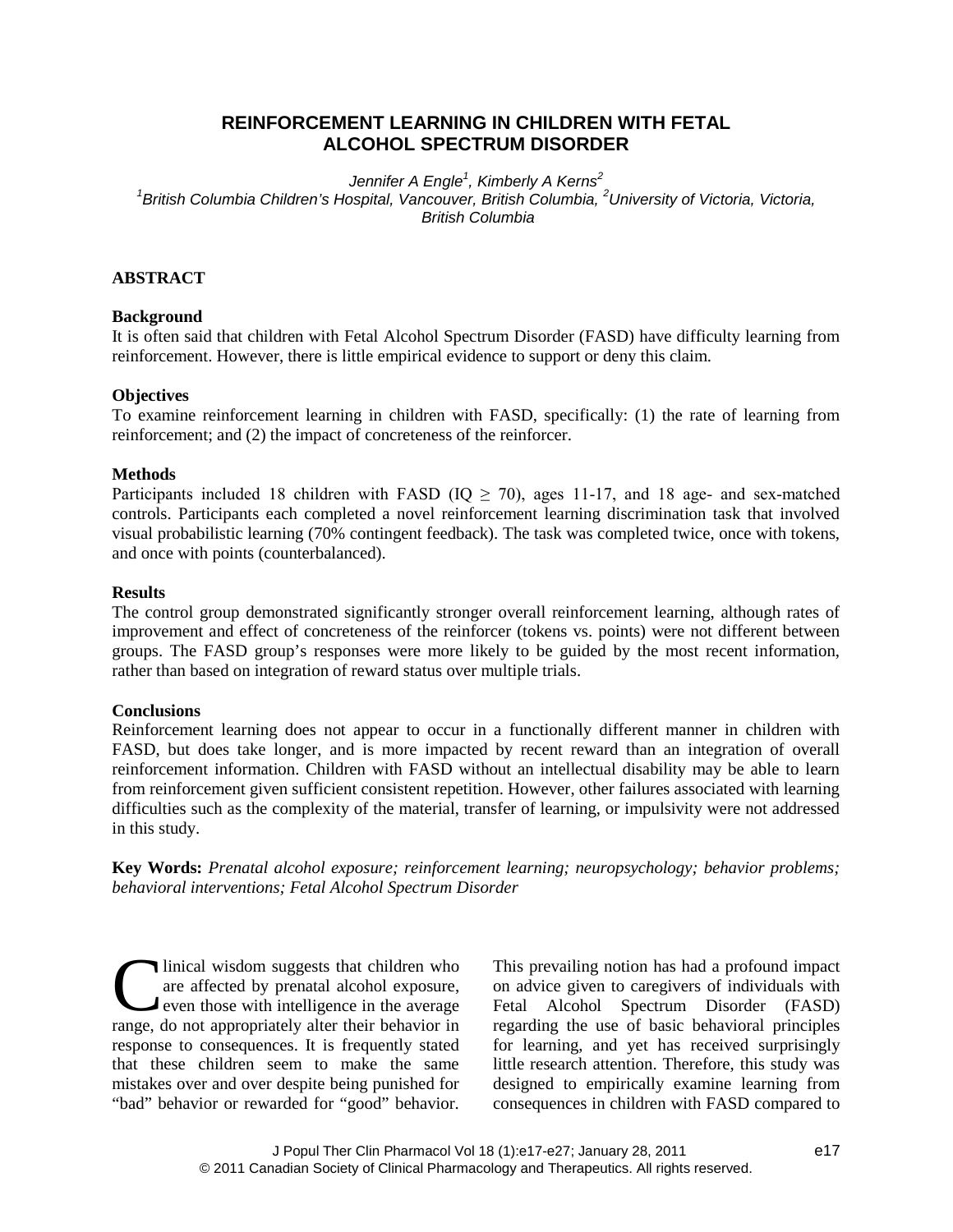non-affected peers. Neuropsychological studies have demonstrated that children with prenatal alcohol exposure recall less from their initial exposure to new material, but do pick up new information from repetition. They are able to hold information over time, but given their slow start, overall they learn and remember less than their peers. $1-5$ 

Reinforcement learning utilizes behavioral conditioning and involves discovering the actions which yield the most reward and the least punishment through exploration.<sup>6</sup> Prenatal exposure to alcohol has been demonstrated to impact the systems and structures in the brain most closely associated with reinforcement learning: the neurotransmitter dopamine<sup>7-10</sup>, and the basal ganglia.11-14 There is also strong support from the animal literature to support deficits in reinforcement learning associated with prenatal alcohol exposure<sup>15-21</sup>, particularly when contingencies are altered, such in as reversal tasks, extinction, or fluctuating reward systems.22-25

There have been two studies of reinforcement learning in fetal alcohol exposed humans. A large study of newborn infants<sup>26</sup> demonstrated that, higher levels of alcohol combined with higher levels of nicotine consumption, were associated with slower operant learning (as measured by perseveration on a non-reinforced response during extinction). In the second study, Kodituwakku and  $\text{colleagues}^{27}$  compared 20 children and adolescents with FASD (ages 7-19) to controls on a successive visual discrimination and reversal shifting task. The FASD group was significantly slower to learn to discriminate between abstract designs based on reinforcement (points), and when the contingencies were reversed, there was a significant group difference in number of reversals learned. Interestingly, participants in the FASD group showed a marked improvement in speed of learning when novel stimuli were later introduced, while children in the control group showed no improvement (likely due to a ceiling effect). The authors hypothesized that reversal deficits observed in this study were due to *deficient* (slow) processing skills, rather than problems with perseveration per se.

Given the dearth of research on reinforcement learning in children with FASD, useful information may be gathered from examining a population with significant overlap with FASD – Attention Deficit Hyperactivity Disorder (ADHD). Children with FASD are frequently co-diagnosed with  $ADHD.<sup>28-30</sup>$ Multiple lines of evidence suggest that like FASD, ADHD is also associated with dysfunction of the midbrain dopamine system.<sup>31</sup> Work by Holroyd and colleagues<sup>32</sup> suggests that children with ADHD may be more positively responsive to *inhand* monetary reinforcement, and that this difference may be mediated by the midbrain dopamine system. Given their phenotypic and neurological similarity to children with ADHD, children with FASD might also be impacted by the tangibility of the reinforcer.

The goal of this study was to examine (1) the pattern of reinforcement learning in children and adolescents with FASD compared to controls, and (2) the impact of the concreteness of the reinforcer. Because children with FASD are known to take longer to learn new information in general, we hypothesized that the FASD group would learn less effectively overall (i.e., they would have lower overall scores). Further, it was hypothesized that the FASD group would demonstrate abnormal learning patterns, including slower within- and between-condition learning compared to the control group, and finally that concreteness of the reinforcer would affect reinforcement learning in the FASD group, but not the control group. This study was approved by the University of Victoria Human Research Ethics Board and was conducted as part of a larger study of reinforcement learning.

# **METHODS**

# **Participants**

Participants were recruited from the community and were tested by the first author. Children in the FASD group were required to have a diagnosis on the fetal alcohol spectrum based on confirmed alcohol exposure, and either evidence of facial features associated with exposure or indication of central nervous system dysfunction. Caregivers were asked to confirm the diagnosis, either by reviewing a diagnostic report or consulting with the diagnostician.

Exclusionary criteria for the FASD group included: visual impairment, hearing impairment, mental retardation, moderate to severe traumatic brain injury, stroke, psychotic disorder, bipolar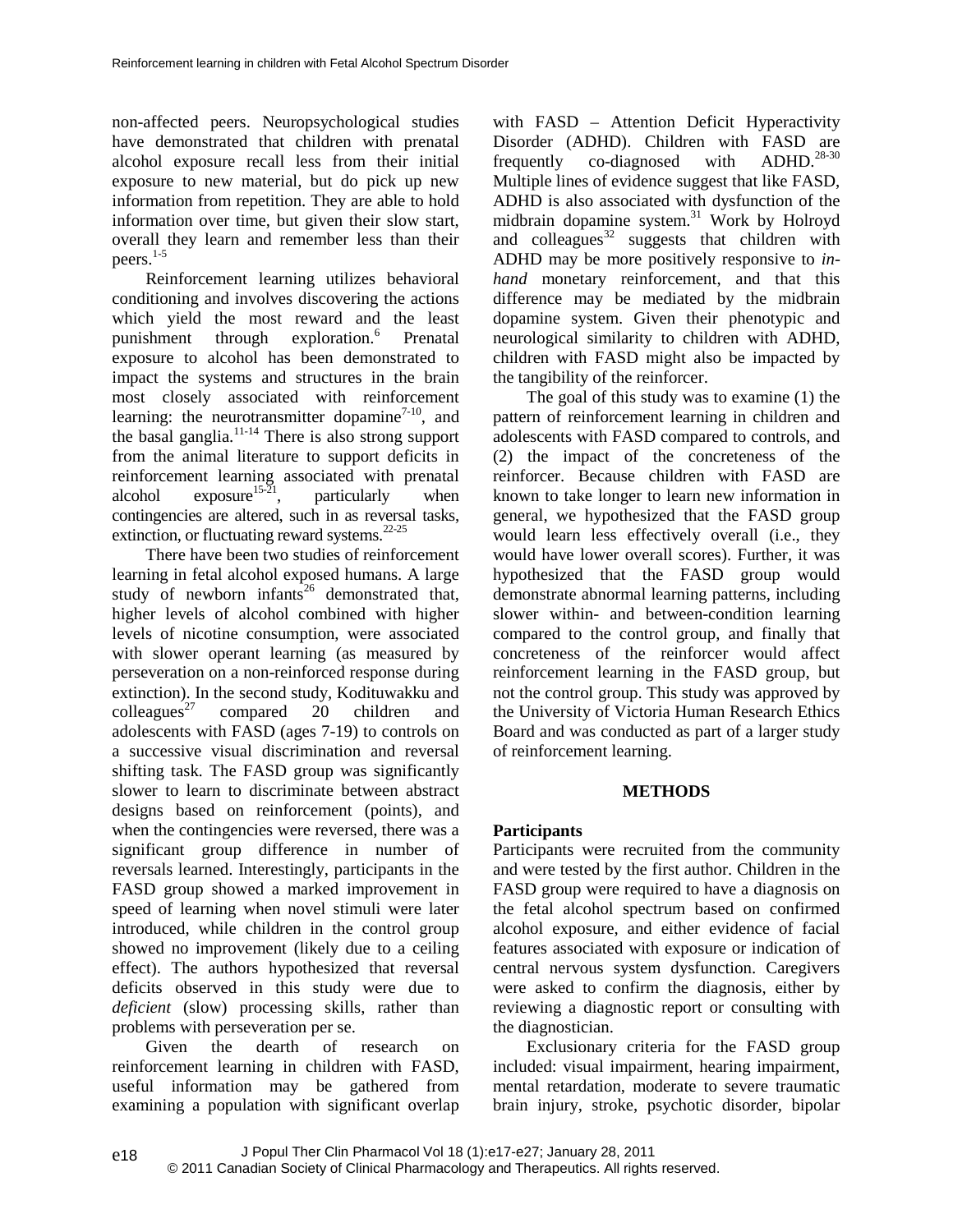disorder, drug addiction, or other neurodevelopmental disorder. Prior to the testing session, written informed consent was obtained from participants and legal guardians.

Participants in the control group were chosen to match the FASD group based on sex and age. Exclusionary criteria for the control group included all of the previous conditions, as well as teratogenic medication or street drugs consumed during pregnancy, three or more standard alcoholic drinks consumed per week anytime during pregnancy (or the month prior to pregnancy recognition), unknown fetal alcohol exposure, suspected or confirmed diagnosis of ADHD, learning disability, epilepsy, or any known neurological or psychiatric disorder including anxiety or mood disorders. Furthermore, any participant (in either group) who was found during testing to have both a verbal and performance IQ below 70 was excluded. A total of 39 participants (20 in the FASD and 19 in the Control group) participated in the study. Two participants in the FASD group were eliminated (one due to low IQ, one due to computer error), and one participant in the Control group was eliminated to equalize the groups. The mean age of the groups was not significantly different (*t*(34) = -0.283, *p* = 0.78; *see Table 1*). Diagnoses in the FASD group included fetal alcohol syndrome  $(n = 6)$ , partial fetal alcohol syndrome  $(n \leq n)$ = 4), alcohol related neurodevelopmental disorder (*n*  $= 8$ ), and alcohol related birth defects ( $n = 1$ ). Six participants in the FASD group normally took psychostimulant medication, and four of these also normally took Risperidone. All but one of the participants were tested on their regular medications. In the control group, alcohol consumption during pregnancy was reported to occur in only two participants (in one, less than one drink per week; and in the other, maximum one to two drinks per week).

| <b>TABLE 1</b> | <b>Participant Demographic Features</b> |  |
|----------------|-----------------------------------------|--|
|----------------|-----------------------------------------|--|

|                                 | <b>FASD</b>            | Control                |
|---------------------------------|------------------------|------------------------|
| Age in years (Mean [SD], Range) | 13.98 (1.9), 11.7-17.5 | 13.81 (1.7), 11.2-17.5 |
| Gender ratio (male: female)     | 10:8                   | 10:8                   |
| K-BIT-2 FSIQ (Mean [SD], Range) | 84.78 (10.2), 69-107   | $107.6(12.1), 88-132$  |
| Ethnicity (number of children)  |                        |                        |
| Aboriginal                      | 9                      | $\Omega$               |
| <b>Black</b>                    | 0                      |                        |
| Caucasian                       | 6                      | 17                     |
| Aboriginal & Caucasian          | 3                      | $\Omega$               |

## **Tests and Measures**

## *Probabilistic Reinforcement Learning*

In this novel computerized task, the participant learned which stimulus within a pair of stimuli was associated with a higher probability of earning rewards. The stimuli consisted of two pairs of abstract multi-colored squares (3.5 x 3.5 cm., presented in the center of the computer screen with a 3.5 cm. space between stimuli). For each participant, one stimuli in each pair was randomly assigned to be "correct." The task was presented in 12 continuous blocks of 10 trials each. Reinforcement was probabilistic, in that each stimulus was associated with a certain percentage likelihood of reward and/or response cost. Within each block, on 70% of the trials choosing the correct stimulus was rewarded, while on 30% of the trials choosing the correct stimulus was instead associated with a response cost.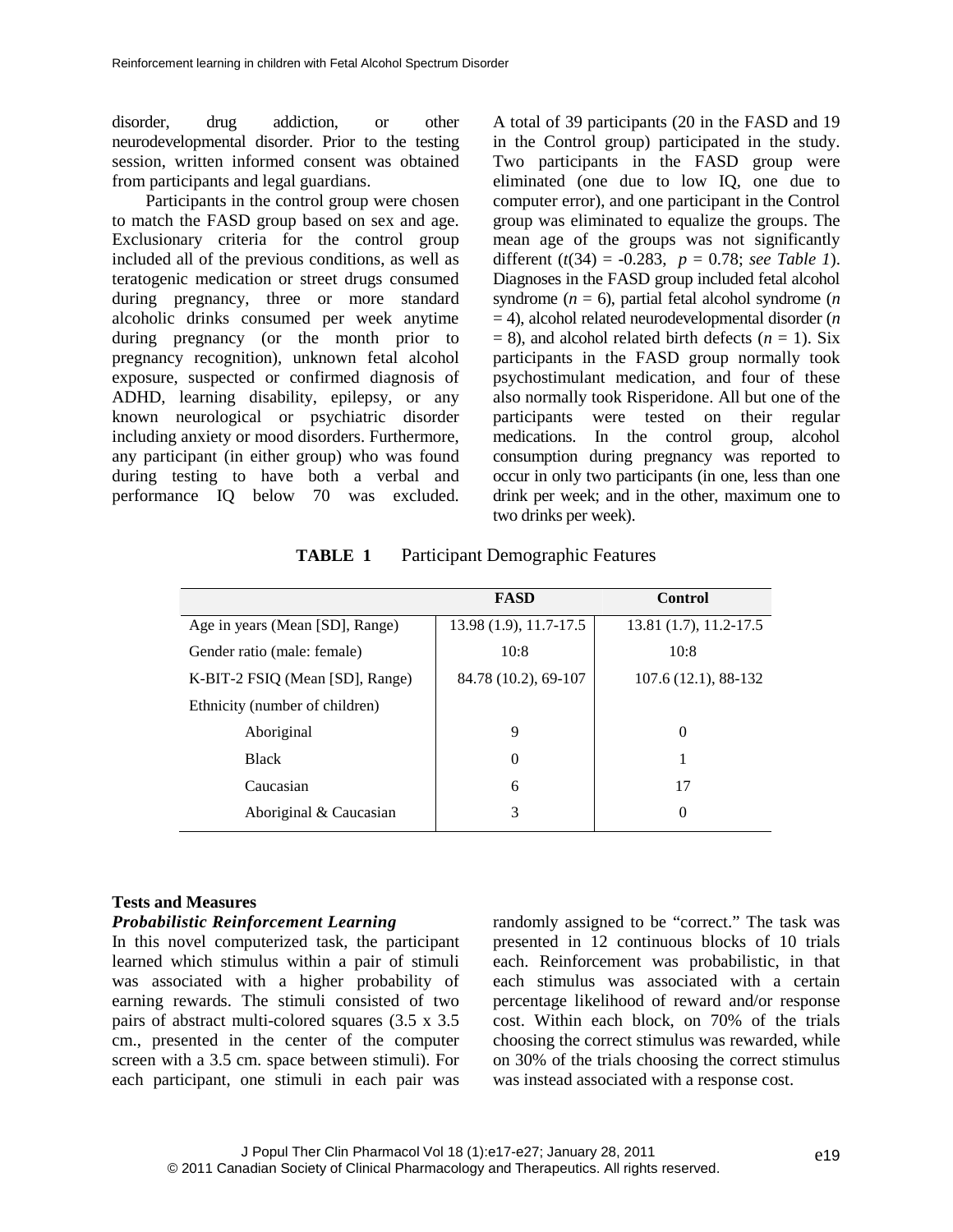Also within each block, the "incorrect" stimulus was associated with a response cost on 70% of the trials and a reward instead on 30% of the trials. The pairs were presented in semirandom order, with no more than two in a row of the same pair. Within each pair, the "correct" stimuli were presented with equal frequency on the left and on the right. There was a 500 millisecond inter-stimulus interval between trials during which the result of the previous trial was presented. Feedback consisted of seeing the phrase "You won/lost 1 point (or token)," along with a pleasant/unpleasant sound.

The first condition was preceded by a 40 item practice trial with a single pair of unique stimuli. During this trial, points accumulated on the screen, though they did not count towards the final tally. Next, the participant began one of two randomly selected conditions: points or tokens. In the points condition, the participant earned and lost points, which accumulated on the screen in a running tally. In the tokens condition, the participant earned and lost physical tokens, which were distributed by the examiner into a small box lid situated next to the mouse. In each condition, the participant was given 5 points or tokens to start. Task instructions, presented before the practice trial, alerted participants to the probabilistic nature of the task (the rewarded stimuli might not always get the reward), and clarified that direction (right-left) was not important.

The primary outcome score for this task was the percentage of trials on which the correct stimulus was chosen. Supplemental scores were calculated to provide a more meaningful analysis of performance:

- 1. mean difference in percent correct between the first and second halves of the conditions (within-condition learning or *rate of learning*);
- 2. mean difference in the percent correct between the first and second conditions (betweencondition learning or *learning savings*); and
- 3. *feedback sensitivity* described by Chamberlain and colleagues<sup>33</sup> - calculated as the likelihood that the participant switched from a correct to an incorrect response after receiving misleading negative feedback (i.e., when the correct stimulus was associated with a response).

The type of reinforcers used in this study were chosen for ease of comparison with typical reinforcers used in the daily lives of children, as well as in research settings. A more direct method of addressing the importance of concreteness in reinforcement might utilize first order reinforcers such as candy or coins rather than points and tokens. While this would be an interesting research question, its value in terms of external validity is questionable (a typical behavioral intervention is not likely to use candy or money as a reinforcer). Therefore, points and tokens were chosen both for their functional equivalency (they were "worth" the same amount towards a prize) and their applicability to everyday settings.

# **Intelligence**

Intelligence was measure using the Kaufman Brief Intelligence Test – Second Edition  $(K-BIT-2)$ .<sup>34</sup> This three-subtest test measures both verbal and nonverbal intelligence and took about 20 minutes to complete.

# **Procedure**

Before testing began, participants were told that if they earned "enough" tokens and points, they would be given their choice of one of the large prizes rather than a small prize. The amount required for a large prize was deliberately withheld to ensure that all participants gave their fullest effort throughout the tasks. When testing was complete, all participants were given their choice of a large prize, regardless of the number of tokens and points earned.

Testing typically lasted about one hour. The order of tasks was counterbalanced so that half of the participants completed the probabilistic reinforcement learning task first, while the other half completed another task (not reported here) first. Within the probabilistic task, half of the participants completed the points condition first, while the other half completed the tokens condition first. The image sets used were also varied, so that half of the participants received one image set in the points condition, while the other half received that set in the tokens condition. The K-BIT-2 subtests were administered between the experimental tasks, in their standardized order (Verbal Knowledge, Matrices, Riddles).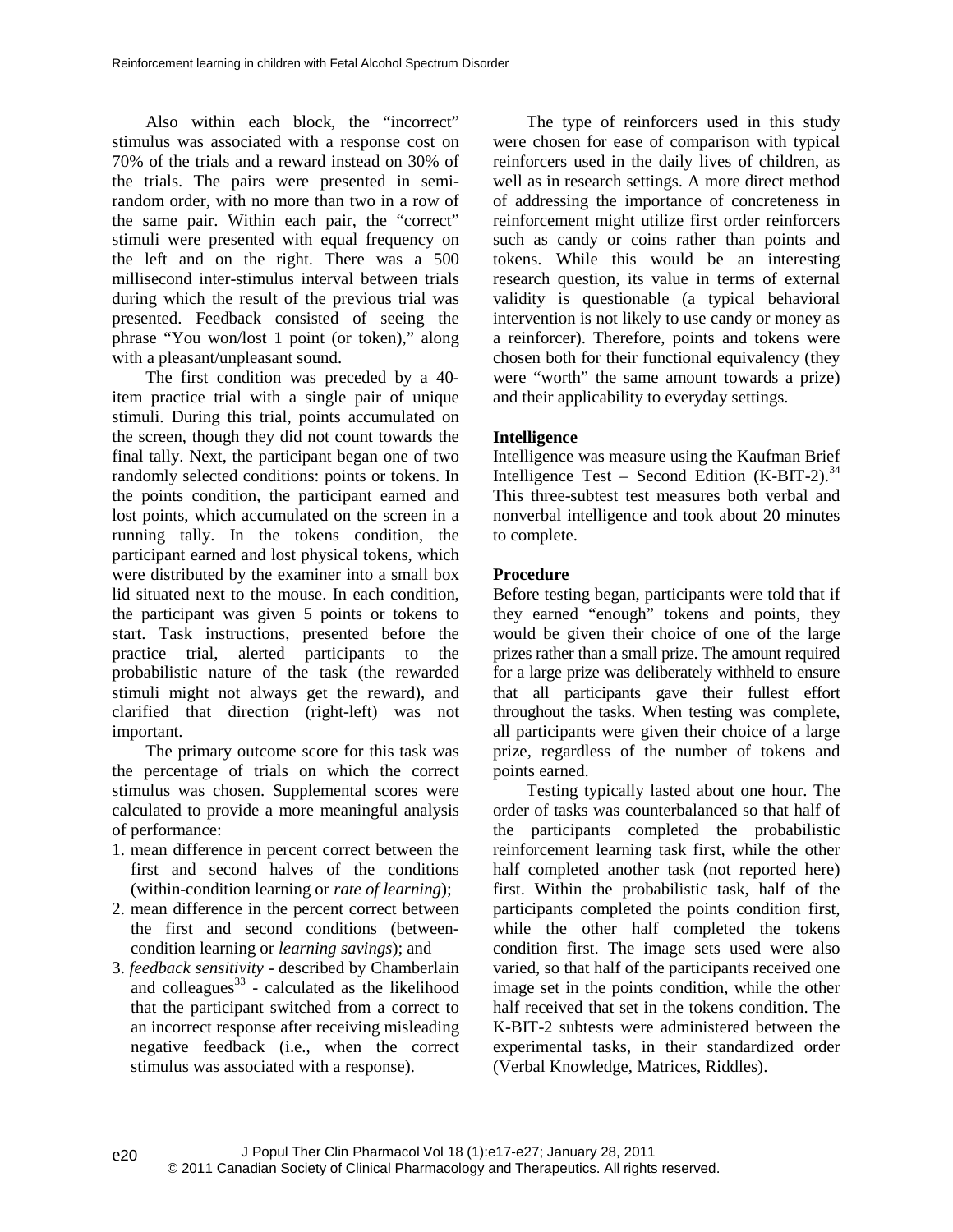### **RESULTS**

#### **Overall Performance**

In order to examine overall performance differences between groups, each participant's scores were collapsed across conditions to create an overall mean score (*see Table 2*). Although the data were not perfectly normally distributed (kurtosis: -1.211; skew: -0.043; *Shapiro-Wilk*: 0.939(36),  $p = .046$ ), deviation was not sufficient to violate the model's assumption of normality. As hypothesized, a t-test revealed that the mean score of the control group was significantly higher than the FASD group ( $t = 3.328(35)$ ,  $p = 0.002$ , *d*  $= 1.11$ , all statistical tests use alpha .05). Overall task performance was not significantly correlated with age  $(r = -0.028, p = 0.870)$ , and there was no

significant difference between the performance of male and female participants  $(t(34) = 0.086, p =$ 0.932). Overall performance was significantly positively correlated with full scale IQ (FSIQ) in both the FASD group ( $r = .768$ ,  $p < .001$ ) and the control group ( $r = .542$ ,  $p = .02$ ).

To examine the question of whether order (beginning with points vs. beginning with tokens) impacted performance, a 2 (Order: Points first vs. Tokens first) X 2 (Condition: Points vs. Tokens) mixed factor repeated measures ANOVA was conducted. With both groups together, there was no significant effect of Condition  $(F(1,34))$  = 0.001,  $p = .972$ ), Order ( $F(1,34) = 1.369$ ,  $p =$ .250), or interaction of Condition by Order  $(F(1,34) = 0.011, p = .915).$ 

| TABLE 2 | Probabilistic Learning Percent Correct by Group |  |  |  |
|---------|-------------------------------------------------|--|--|--|
|---------|-------------------------------------------------|--|--|--|

|                   | <b>FASD</b>      |      |                  | <b>Control</b> |
|-------------------|------------------|------|------------------|----------------|
| <b>Condition</b>  | $\boldsymbol{M}$ | SD   | $\boldsymbol{M}$ | SD             |
|                   |                  |      |                  |                |
| Tokens            | 68.8             | 18.0 | 79.8             | 17.3           |
| Points            | 63.6             | 17.8 | 84.7             | 15.7           |
| <b>First Task</b> | 65.1             | 16.4 | 83.0             | 15.6           |
| Second Task       | 67.3             | 19.6 | 81.5             | 17.8           |
| Overall           | 66.2             | 15.0 | 82.2             | 13.9           |

### **Rate of Learning and Learning Savings**

Learning savings was examined using a 2 (Group: FASD vs. Controls) X 2 (Order:  $1<sup>st</sup>$  condition vs.  $2<sup>nd</sup>$ condition) mixed factor repeated measures ANOVA. There was no effect of Order  $(F(1,34) = 0.012, p =$ .915), nor was there an interaction between Group and Order  $(F(1,34) = 0.304, p = .585)$ . Planned comparisons revealed that the groups were significantly different in both the first  $(t(34) = 3.340$ , *p* = .002) and second (*t*(34) = 2.287, *p* = .029) conditions.

Both groups showed a similar rate of learning. The control group showed a significant  $(t(17)) = -$  4.033,  $p = .001$ ) mean improvement of 10.6 percent  $(sd = 11.2)$ , while the FASD group showed a significant  $(t(17) = -4.458, p < .001)$  mean improvement of 8.4 percent  $sd = 8.0$ ). The group difference in improvement was not significant (*t*(34)  $= 0.672, p = .506$ .

### **Concreteness of the Reinforcer**

Probability reinforcement learning using points versus tokens was compared to assess whether there was a difference between learning under abstract reinforcers (points) versus more concrete reinforcers (tokens), both of equal "worth." To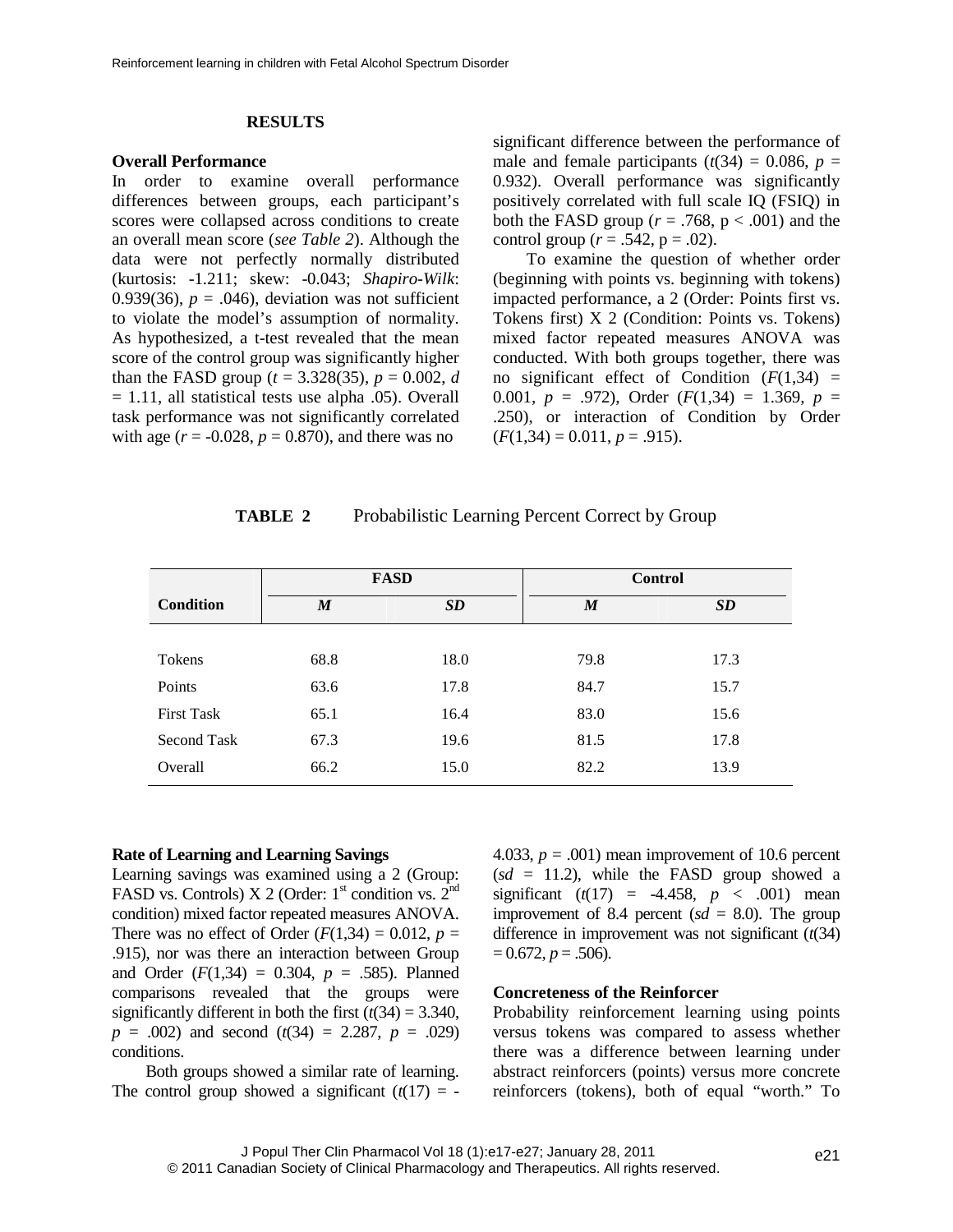examine this question, a 2 (Group: FASD vs. Controls) X 2 (Condition: Tokens vs. Points) mixed factor repeated measures ANOVA was conducted. The dependent variable was defined as the percent correct choices. Contrary to the predicted outcome, FASD and Control children did not have a differential pattern of responses to the type of reinforcer. Neither Condition  $(F(1,34))$  $= 0.001$ ,  $p = .971$ ) nor Condition by Group interaction  $(F(1,34) = 2.625, p = .114)$  were significant (*see Figure 1*; bars represent 95% confidence interval). Planned comparisons using

paired t-tests revealed that neither the control group  $(t(17) = 0.1.168, p = .259)$  nor the FASD group  $(t(17) = -1.127, p=.275)$  showed a significant difference between the points and tokens conditions. Interestingly, planned post-hoc independent samples t-test showed a significant mean group difference between controls and participants with FASD in the points condition  $(t(34) = 3.765, p = .001)$ , but failed to reach significance level in the tokens condition  $(t(34) =$ 1.865,  $p = .071$ .

## **FIG. 1** Probabilistic Learning: Points vs. Tokens



#### **Response to Misleading Feedback**

A trial was defined as providing misleading feedback if the participant chose the correct stimulus, but received a response cost rather than a reward. *Percent switches following misleading trials* were defined as the percent of misleading trials where the participant chose the incorrect stimulus on the next trial with the same image pair. The median percent of switches following misleading trials was 8.9 in the Control group (range:  $1.4 - 79.8$ ), and 37.0 in the FASD group (range: 3.0- 58.5). Due to the highly skewed nature of this variable, the non-parametric Mann-Whitney test was used to examine group differences. This difference was significant ( $U =$ 74.50,  $N_1 = 18$ ,  $N_2 = 18$ ,  $p = .006$ ).

Within the FASD group, percent switches following misleading trials was significantly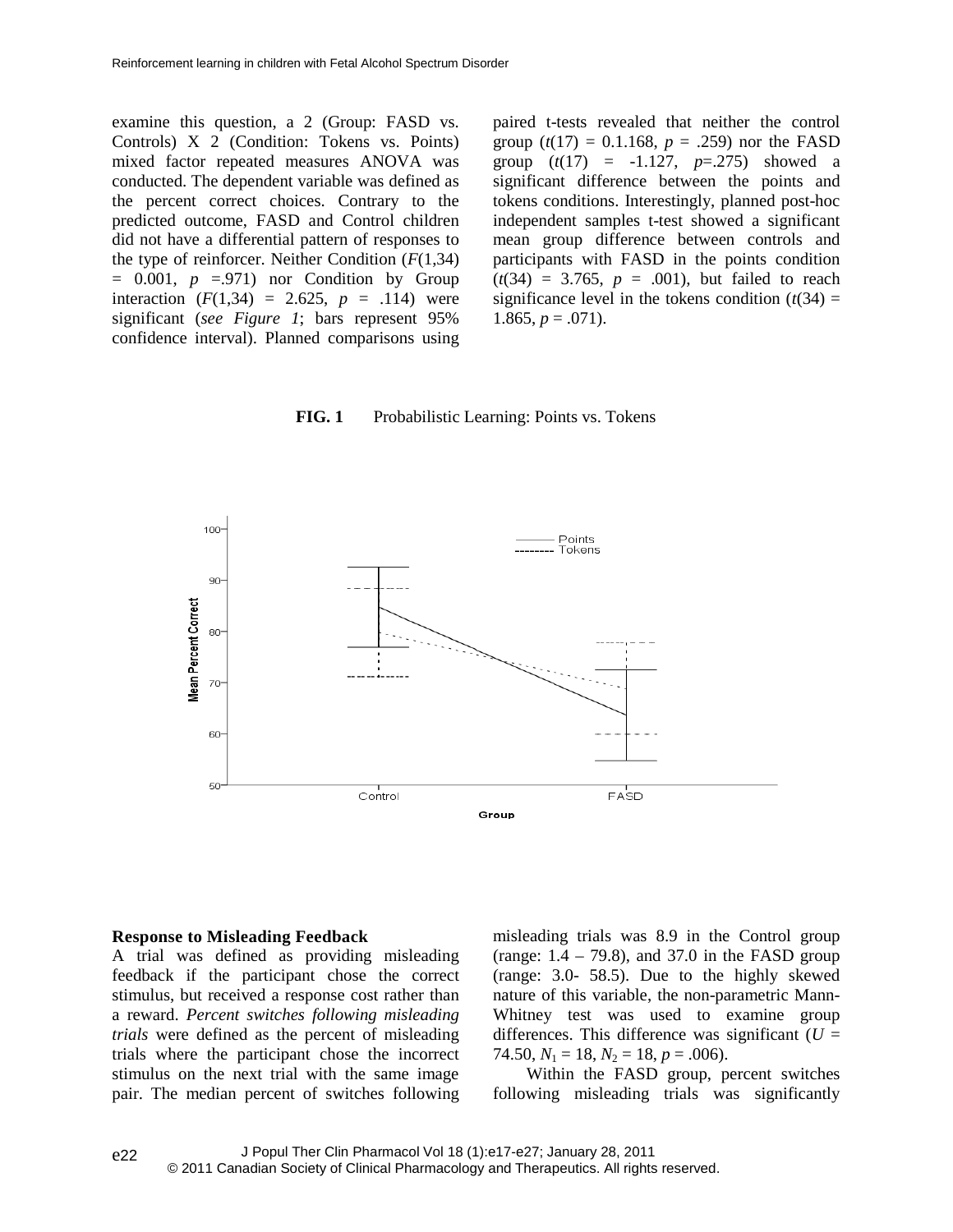negatively correlated with FSIO ( $r<sub>s</sub> = -.504$ ,  $p =$ .033), and approached significance in controls (*r<sup>s</sup>* = -.433, *p* = .073). The majority (78%; *n* = 14) of participants in the FASD group made this type of error on greater than 25% of the trials. In contrast, a minority (22%;  $n = 4$ ) of control participants made this type of error on greater than 25% of trials. Neither group showed a large improvement in response to misleading feedback between the first and second halves of the tasks (Control group mean improvement:  $6.57(sd = 12.61)$ ; FASD group mean improvement: 3.92 (*sd*: 14.29); *t* (34)  $= 0.589, p = .560$ .

Furthermore, utilizing a repeated measures ANOVA, children with FASD and Controls had a significantly different response in mean reaction time in the trial directly following a misleading response  $(F(34) = 4.155, p = 0.049)$ . Controls in general showed a trend toward slowing of reaction times following unexpected feedback (i.e., posterror slowing), while children with FASD showed the opposite trend.

## **DISCUSSION**

Results from the current study showed that overall probabilistic reinforcement learning was significantly slower in the FASD group who overall exhibited more responses that were incorrect. The effect size for this group difference was large, suggesting a meaningful difference between the groups. However, if individuals with FASD have a true dysfunction of the reinforcement learning system, probabilistic reinforcement learning might be expected to reveal a different pattern of learning (e.g., very slow learning curve, flat learning curve). Taking a closer look at probabilistic reinforcement learning in the current study, the groups actually showed similar rates of improvement from the first to the second halves of the probabilistic tasks (rate of improvement), while neither group showed significant improvement between the first and second probabilistic conditions (learning savings). Together, these findings suggest that probabilistic reinforcement learning in these children with FASD proceeds in a manner similar to general learning: while learning is slower, evidence does not support that the process is abnormal. One significant difference between the groups is that children with FASD were less likely than children in the control group to learn by synthesizing information over multiple trials. Rather, reinforcement learning in children with FASD appeared to be more strongly influenced by the most recent information. This is consistent with animal research which suggests particular difficulty for fetal alcohol exposed animals with alterations in the pattern of contingencies (e.g., changes in the rate of reinforcement, reversal learning).<sup>15-25</sup>

## **Concreteness of Reinforcers**

The token economy is a behavioral management system frequently employed with individuals with special needs such as intellectual disability, ADHD, autism, and behavioral disorders. In this system, individuals earn and may also lose tokens based on a formal set of rules. Tokens are typically traded for rewards including tangible goods or privileges. Furthermore, systems of rewards and punishments are frequently advocated for typically-developing children to promote prosocial behavior and reduce unwanted behavioral problems.  $35, 36$  In addition to formal contingency management systems, successful navigation of everyday life requires learning from one's own mistakes and successes based on both tangible/concrete (e.g., being given a cookie for doing a chore, burning your hand after touching a hot stove) and intangible/abstract (e.g., praise, disapproving looks) reinforcement.

One goal of the present study was to test whether speed of probabilistic reinforcement learning differed based on the abstract/concreteness of the reinforcers. It was hypothesized that children with FASD would respond differently to the two conditions, while the control group would not. The direction of the hypothesis was not specified, as a dysfunctional reinforcement learning system could cause impairment in either direction.

As expected, the control group showed equivalent performance regardless of the abstractness of the reinforcers. Unexpectedly, the FASD group also showed no difference between the two conditions. Interestingly, the control group demonstrated a slightly higher mean score in the points condition compared to the tokens condition, while the FASD group showed the opposite pattern. This does raise the possibility that with a larger sample size, significant findings may emerge. However, lack of within-group differences in either group suggests that the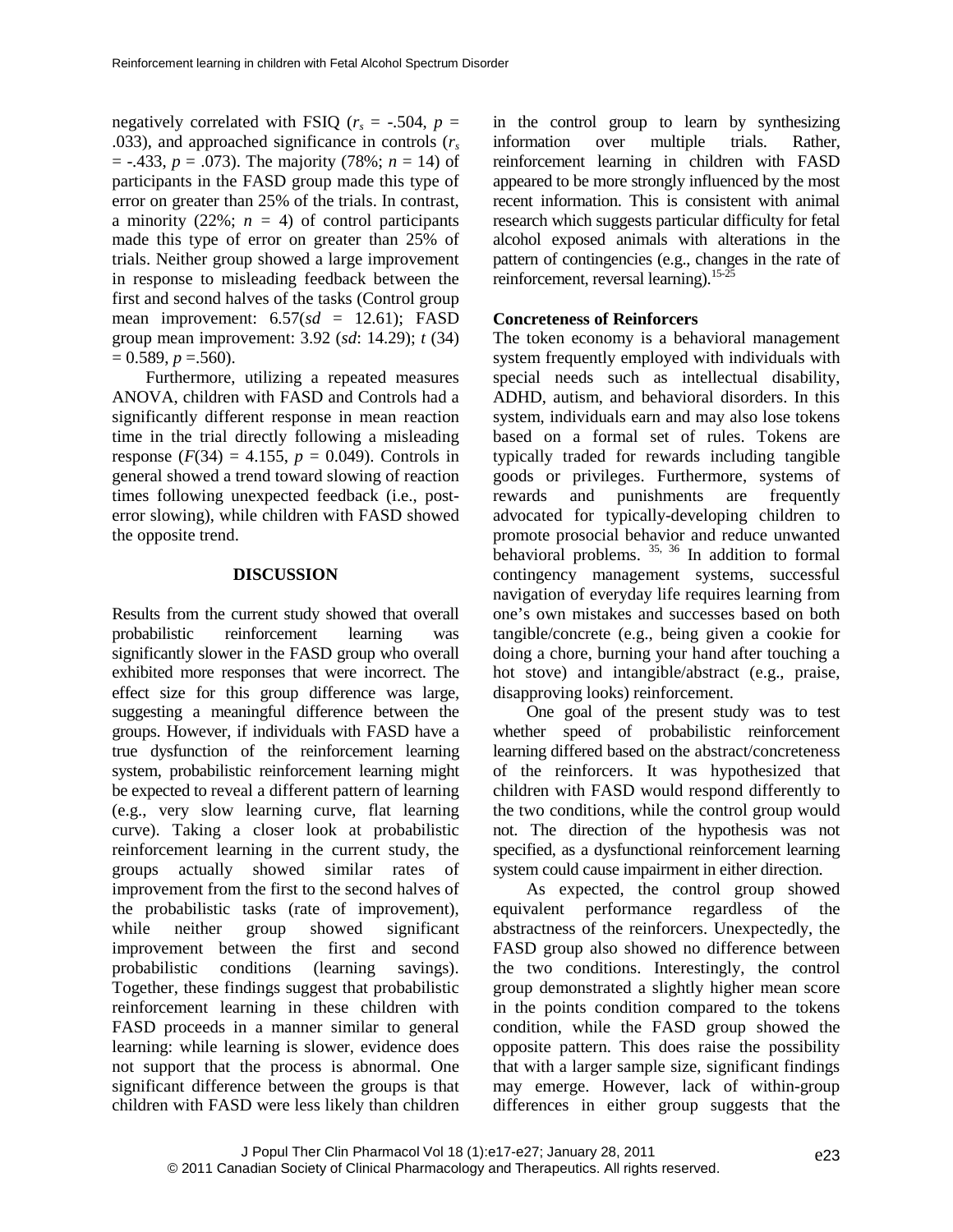current study must conclude that neither type of reinforcement is more effective than the other. Although individuals with FASD are frequently noted to have difficulty with abstract concepts, this difficulty did not appear to extend to abstractness of reinforcers in this study. Overall, findings from the study support the notion that reinforcement learning mechanisms in individuals with FASD are not fundamentally different from those of matched controls.

# **Limitations and Directions for Future Research**

The reinforcement learning task in this study included both reward and response cost. Research from patients with Parkinson's disease has shown that increasing levels of dopamine facilitated learning from rewards, while the natural decreased levels of dopamine associated with the disease may actually facilitate learning from response  $costs$ .<sup>37</sup> As the current study was not designed to compare methods of reinforcement, there is no way to know whether using both types of reinforcement might obscure deficits in learning from one or the other.

This study was designed to investigate various aspects of reinforcement learning, both within and between groups. As such, there was no condition without reinforcement. A no-reinforcement baseline condition would be very useful in separating learning in general from reinforcement learning. However, given that a no-reinforcement condition could be seen as withdrawal of reward (i.e. punishment), this type of study may be best examined using subgroups, each assigned to separate conditions. With the small sample size in the current study, this type of design was not feasible.

An important limitation to the generalizability of this study is the representativeness of the groups. For instance, all participants in the FASD group lived in stable home situations at the time of testing (with only one child in their current home less than four years). In order to minimize self selection of only children from the most stable families, and to make participation open to the broadest range of children, testing was frequently conducted in the family's home, or in a location close to their home. Nonetheless, the practicalities of participating in research in the community meant children in stable homes were more likely to participate. Furthermore, given the inclusion criteria, it is clear that all participants had some confirmed prenatal alcohol exposure, but the levels of exposure were not consistent across the FASD participants and not all participants were necessarily exposed to high levels of alcohol. This inconsistency could limit the ability to find group differences.

Individuals with FASD are a diverse group with varying levels of cognitive ability. The current study included participants with all diagnoses on the fetal alcohol spectrum, but without significant intellectual deficits. This served to increase generalizability across the fetal alcohol spectrum and helped assure that any differences were not due to a lack of understanding the task directions. However, the current findings do not necessarily generalize to individuals with FASD who have intellectual disabilities. Due to the small sample size and the fact that the groups were not matched for IQ, this study was unable to determine if the findings were due to prenatal alcohol exposure or merely lower IQ in the FASD group. Covarying is one method for dealing with group differences in IQ. However, it has been argued that IQ should not be used as a covariate in neurodevelopmental disabilities<sup>38</sup> as intellectual disability is characteristic of FASD, and therefore removing the effects of lower intelligence removes some of the true effects of prenatal alcohol exposure. Future studies should examine reinforcement learning in children with FASD and IQ-matched controls without alcohol exposure to determine if the learning difference is alcohol related or is simply a function of lower IQ. Another important limitation to this sample was that the groups were not matched for ethnicity. Future studies would benefit from matching for ethnicity in order to ensure that group differences are not influenced by ethnic differences.

Although their exact mechanism is unknown, psychostimulant medications which facilitate release and block re-uptake of the neurotransmitters norepinephrine and dopamine have been found to be effective in treating  $ADHD^{39,40}$ , frequently comorbid with FASD. It has been suggested that psychomotor stimulants alter the neurochemistry of the striatum causing behavior to come under increasing control by reinforcement contingencies.<sup>41</sup>

Also, psychostimulants may improve response to reinforcement indirectly through increased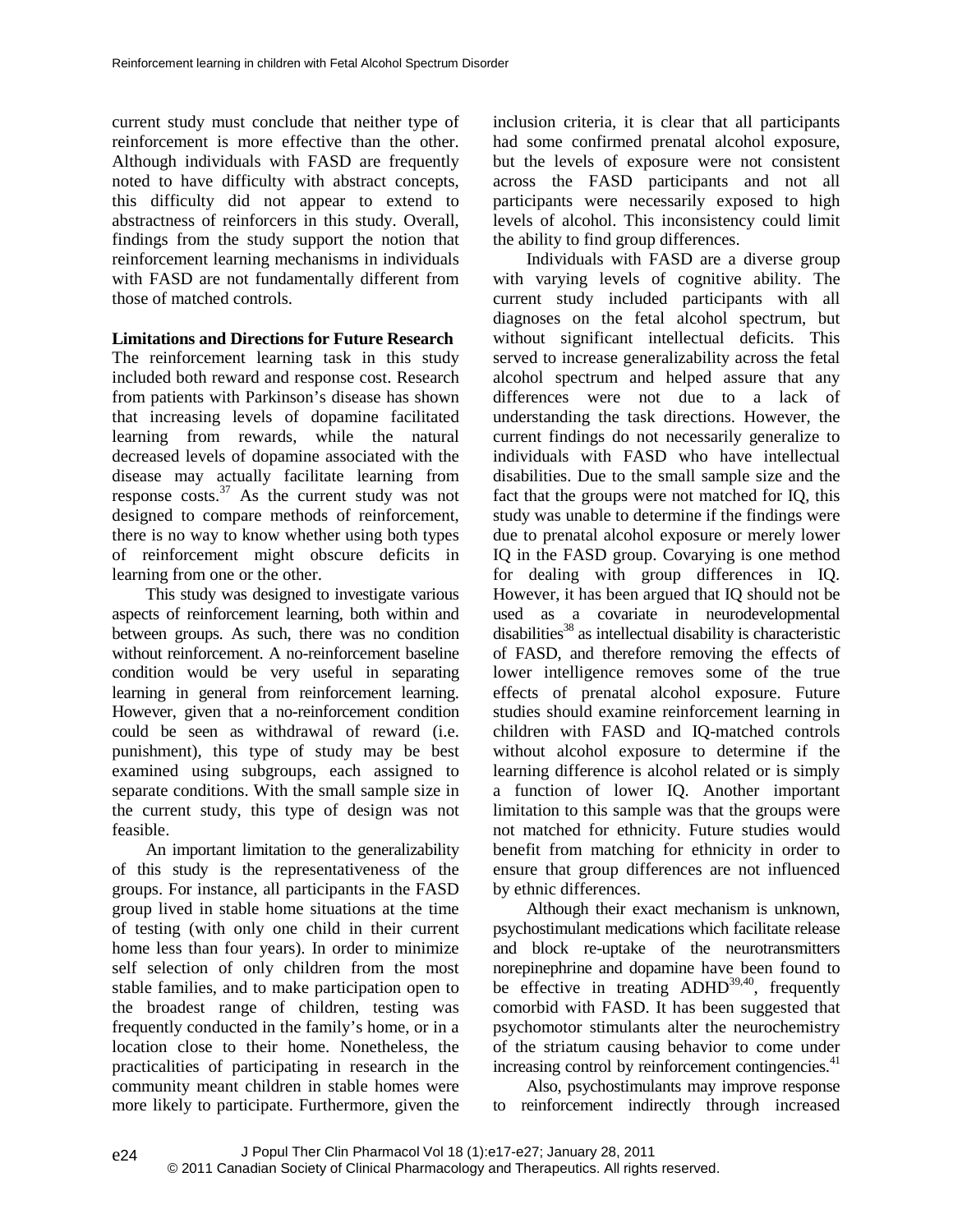attention and concentration. In contrast, Risperidone, the atypical antipsychotic prescribed to four participants in the FASD group (in combination with psychostimulants in every case, although one had abstained for 24 hours), is a dopamine antagonist with high affinity for D2 dopaminergic receptors.<sup>42</sup> Medication status of participants in the FASD group could have impacted performance on the reinforcement tasks in this study. Unfortunately, previous research does not provide sufficient guidance to predict how these medications might or might not impact reinforcement learning. Ideally, medication status would have been consistent across participants. Alternatively, with a larger sample size, medication status could be examined as a variable of interest.

The current study was designed to tap into basic reinforcement learning mechanisms in a laboratory setting. This type of research takes place in a highly controlled environment, with specific task instructions, one-on-one interactions, and generally a lack of distractions. Therefore, it would be interesting to examine responses to behavioral consequences in a natural environment. Given the large amount of inter-individual variation in children with FASD, an A-B-A design, where the target behavior is measured for each individual before, during and after an intervention, would be appropriate. Having children with FASD serve as their own control group would also be useful due to the difficulty of matching children with FASD to peers with similar family, ethnic, and socio-economic backgrounds.

# **Clinical Implications**

Reinforcement learning was chosen as a focus for this study because it is a function often citied as deficient in individuals with FASD, but which has received minimal research attention in the human population. Outside of reinforcement learning, there is strong evidence from research into learning in general that although individuals with FASD are typically slow to encode new information, learning with repetition does occur, and retention of learned information is generally intact. The current study raises the possibility that

reinforcement learning may operate similarly: reinforcement learning may be slower, but is effective for learning. In this sample of children with FASD, there was no evidence that reinforcement learning mechanisms were fundamentally altered, though response to reinforcement seemed to be more likely to be impacted by the most recent information rather than integration of information over the long-run.

There is much variability under the fetal alcohol spectrum, and thus this study must not be over-generalized to apply to all individuals with FASD. For example, given the within-group positive correlation between probabilistic reinforcement learning and intellectual function, the findings may not apply to individuals with FASD who have intellectual impairments.

Although it is not possible to generalize this study to all children with FASD, it is worthwhile to explore the possible clinical implications. First, this study supports the notion that individuals with fetal alcohol exposure *can* learn from the consequences of their behavior. As such, behavioral interventions should not be ruled out or avoided as an option for intervention. However, the second and equally important conclusion is that *learning from reinforcement will take individuals with FASD more repetition and consistency.* Without this knowledge, frustration and hopelessness (and giving up) may set in before learning takes place.

Another important caveat is that reinforcement learning is only one piece of what is required for successful behavioral interventions. Behavioral interventions could fail for a number of reasons, even in the context of intact reinforcement learning. For example, there could be problems with the application of the intervention. Children with FASD often experience chaotic environments, multiple home placements, or other challenging situations which could be associated with inconsistent reinforcement, unclear expectations, unrealistic expectations, etc. In addition, children with FASD are frequently cited as having difficulty with transfer of learning, as can be seen in McInerney (unpublished manuscript 2007). Therefore, learning consequences in one particular environment (the classroom), may not generalize to another environment (a different classroom or the playground).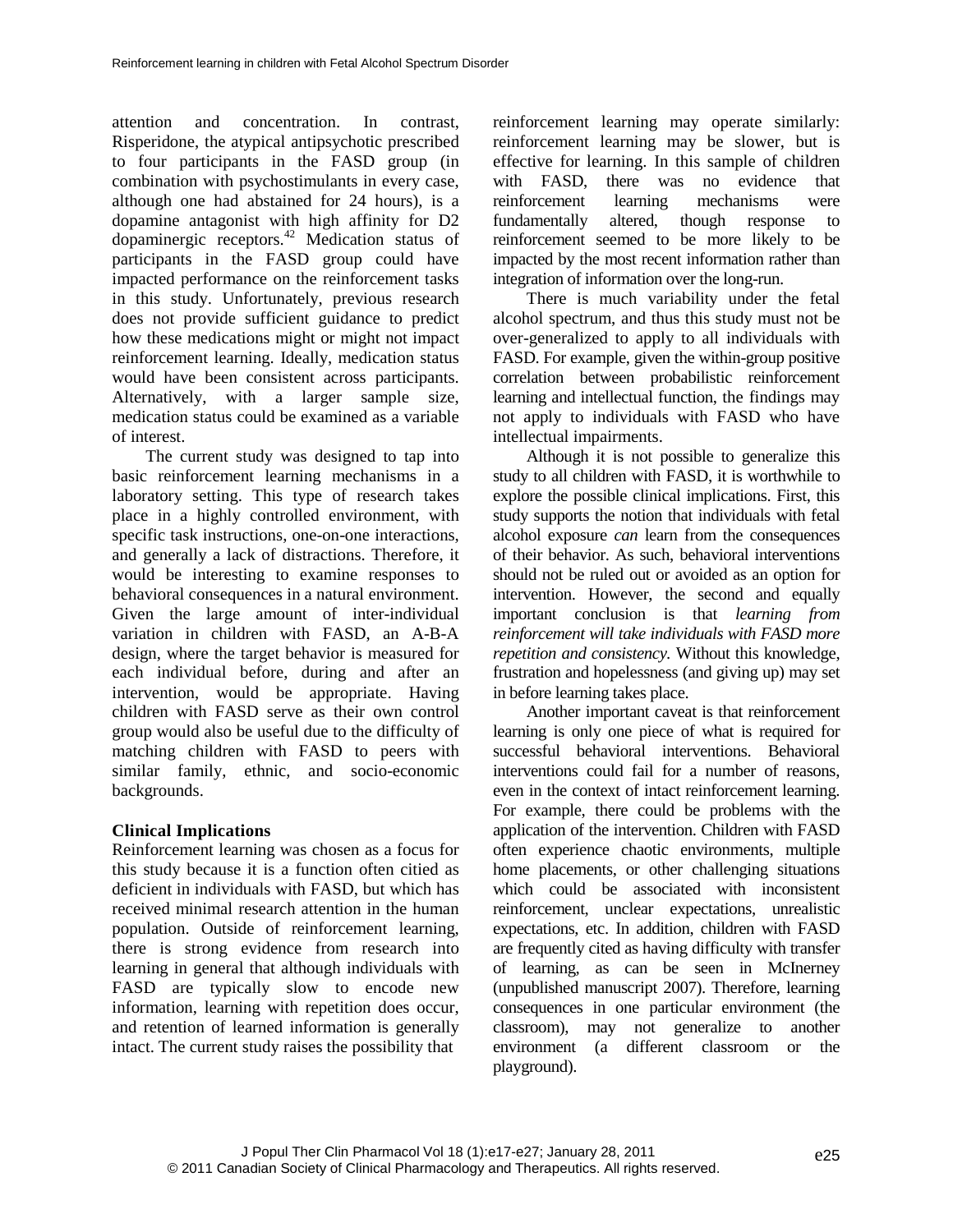Furthermore, problems with impulsivity may mean that learned consequences do not always successfully guide behavior. Finally, children may have difficulty applying learned consequences to complex situations with multiple demands. Clearly, the findings from this study are but one piece of the puzzle in understanding reinforcement learning mechanisms in children with FASD.

### *Acknowledgements*

The authors are grateful to the parents and children who dedicated their time to participate in this research project. Furthermore, thanks are extended to the first author's dissertation committee whose critique and suggestions were extremely valuable.

### **Corresponding Author**: **jmichel@uvic.ca**

### **REFERENCES**

- 1 Hamilton DA, Kodituwakku P, Sutherland RJ, Savage DD. Children with Fetal Alcohol Syndrome are impaired at place learning but not cued-navigation in a virtual Morris water task. Behavioural Brain Research 2003;143:85-94.
- 2 Mattson SN, Riley EP, Gramling L, Delis DC, Jones KL. Neuropsychological comparison of alcohol-exposed children with or without physical features of fetal alcohol syndrome. Neuropsychology 1998;12:146-153.
- 3 Mattson SN, Roebuck TM. Acquisition and retention of verbal and nonverbal information in children with heavy prenatal alcohol exposure. Alcoholism: Clinical and Experimental Research 2002;26:875-882.
- 4 Willford JA, Richardson GA, Leech SL, Day NL. Verbal and visuospatial learning and memory function in children with moderate prenatal alcohol exposure. Alcoholism: Clinical and Experimental Research 2004;28:497-507.
- 5 Pei J, Rinaldi C. A review of the evolution of diagnostic practices for Fetal Alcohol Spectrum Disorder. Developmental Disabilities Bulletin 2004;32:125-139.
- 6 Sutton RS, Barto AG. Reinforcement learning: An introduction. Cambridge, MA: The MIT Press, 1998.
- 7 Cooper JD, Rudeen PK. Alterations in regional catecholamine content and turnover in the male rat brain in response to in utero ethanol exposure.

Alcoholism: Clinical and Experimental Research 1988;12:282-285.

- 8 Choong K-C, Shen R-Y. Prenatal ethanol exposure alters the postnatal development of the spontaneous electrical activity of dopamine neurons in the ventral tegmental area. Neuroscience 2004;126:1083-1091.
- 9 Shen R-Y, Hannigan JH, Kapatos G. Prenatal ethanol reduces the activity of adult midbrain dopamine neurons. Alcoholism: Clinical and Experimental Research 1999;23:1801-1807.
- 10 Wang J, Haj-Dahmane S, Shen R-Y. Effects of prenatal ethanol exposure on the excitability of ventral tegmental area dopamine neurons in vitro. Journal of Pharmacology and Experimental Therapeutics 2006;319:857-863.
- 11 Cortese BM, Moore GJ, Bailey BA, Jacobson SW, Delaney-Black V, Hannigan JH. Magnetic resonance and spectroscopic imaging in prenatal alcohol-exposed children: Preliminary findings in the caudate nucleus. Neurotoxicology and Teratology 2006;28:597-606.
- 12 Archibald SL, Fennema-Notestine C, Gamst A, Riley EP, Mattson SN, Jernigan TL. Brain dysmorphology in individuals with severe prenatal alcohol exposure. Developmental Medicine and Child Neurology 2001;43:148-154.
- 13 Mattson SN, Riley EP, Sowell ER, Jernigan TL, Sobel DF, Jones KL. A decrease in the size of the basal ganglia in children with fetal alcohol syndrome. Alcoholism: Clinical and Experimental Research 1996;20:1088-1093.
- 14 Riikonen RS, Nokelainen P, Valkonen K, Kolehmainen AI, Kumpulainen KI, Könönen M, Vanninen R-LS, Kuikka JT. Deep serotonergic and dopaminergic structures in fetal alcoholic syndrome: A study with nor-beta-CIT-singlephoton emission computed tomography and magnetic resonance imaging volumetry. Biological Psychiatry 2005;57:1565-1572.
- 15 Riley EP, Barron S, Driscoll CD, Chen JS. Taste aversion learning in preweanling rats exposed to alcohol prenatally. Teratology 1984;29:325-331.
- 16 Barron S, Gagnon WA, Mattson SN, Kotch LE, Meyer LS, Riley EP. The effects of prenatal alcohol exposure on odor associative learning in rats. Neurotoxicology and Teratology 1988;10: 333-339.
- 17 Bond NW, DiGiusto EL. Avoidance conditioning and Hebb-Williams maze performance in rats treated prenatally with alcohol. Psychopharmacology 1978;58:69-71.
- 18 Driscoll CD, Chen JS, Riley EP. Operant DRL performance in rats following prenatal alcohol exposure. Neurobehavioral Toxicology 1980; 2: 207-211.